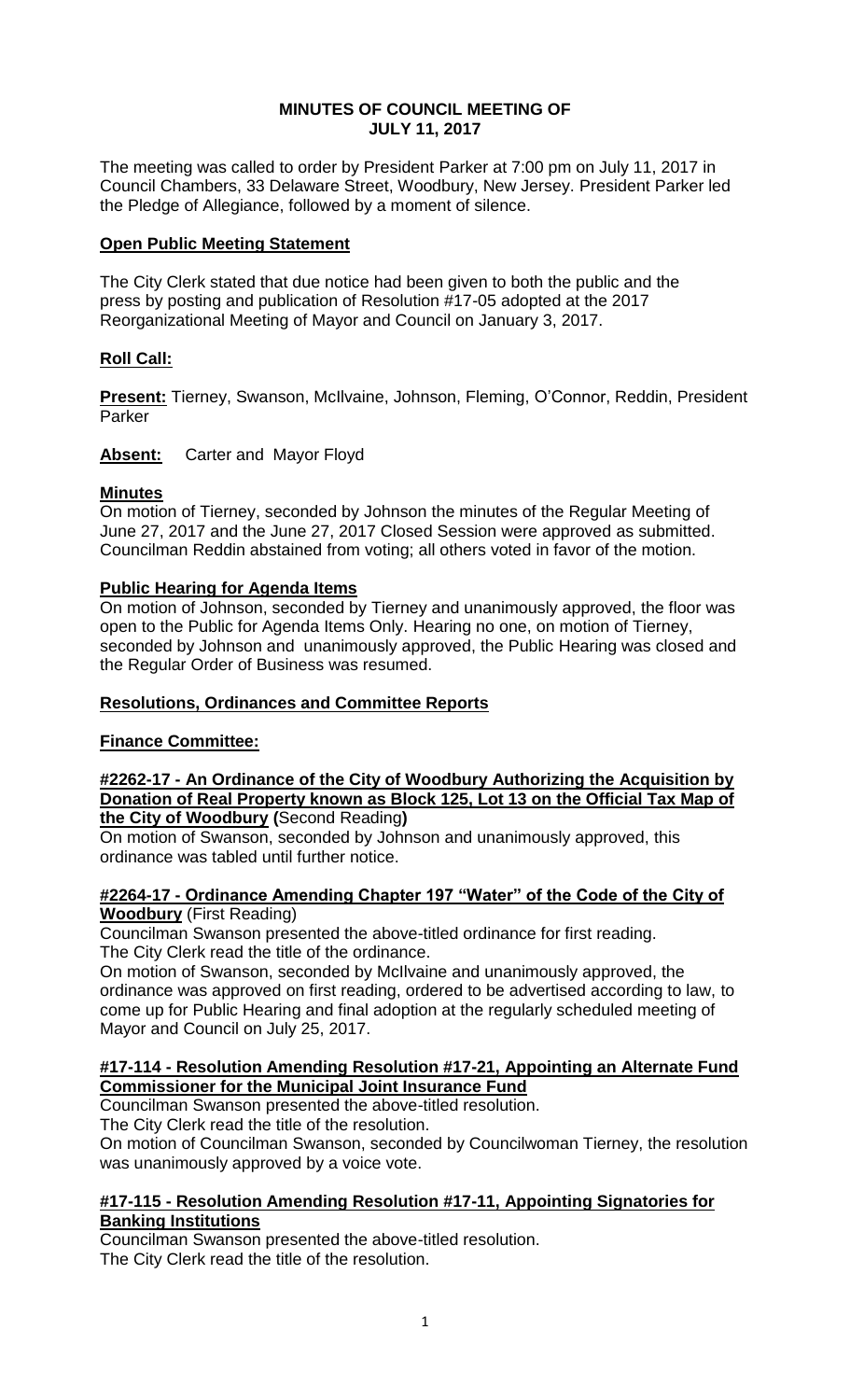On motion of Swanson, seconded by McIlvaine the resolution was unanimously approved by a voice vote.

## **#17-116 - Resolution Amending Resolution #17-09 Appointing Tax Search Officer for the City of Woodbury**

Councilman Swanson presented the above-titled resolution.

The City Clerk read the title of the resolution.

On motion of Swanson, seconded by Tierney, the resolution was unanimously approved by a voice vote.

#### **#17-117 - Resolution Amending Resolution #13-121, Appointing Contact Person for the Employment Practices Liability Helpline Gloucester, Salem, Cumberland Counties Municipal Joint Insurance Fund**

Councilman Swanson presented the above-titled resolution.

The City Clerk read the title of the resolution.

On motion of Swanson, seconded by Tierney, the resolution was unanimously approved by a voice vote.

# **#17-118 - Resolution to Cancel Water Charges**

Councilman Swanson presented the above-titled resolution.

The City Clerk read the title of the resolution.

On motion of Swanson, seconded by Tierney, the resolution was unanimously approved by a voice vote.

# **#17-119 - Resolution Authorizing a Closed Session**

Councilman Swanson presented the above-titled resolution. The City Clerk read the title of the resolution. On motion of Swanson, seconded by Fleming, the resolution was unanimously approved by a voice vote.

# **Vouchers**

On motion of Swanson, seconded by Tierney, the vouchers as presented and certified were unanimously approved to be paid.

Councilman Swanson reported the Tax & Utility Collector's revenues collected for the month of June: Taxes \$511,580.21; and Water/Sewer \$232,808.16.

Lastly, Councilman Swanson thanked Mayor Volk, President Trovato and CFO Bob Law for their efforts over the past three years to apply for and obtain the \$665,000 grant from NJDEP to be used for Stewart Park improvements.

**#2263-17 - An Ordinance to Fix and Establish Salaries and Rate of Compensation on the Various Officers and Employees of the City of Woodbury in the County of Gloucester, and to Provide the Manner of Payment thereof and Repealing all Ordinances or Parts of Ordinances Inconsistent Herewith** (Second Reading**)** Councilman Fleming presented the above-titled ordinance.

The City Clerk read the title of the ordinance.

On motion of Fleming, seconded by Tierney and unanimously approved the Public Hearing for this ordinance was opened.

Hearing no one, on motion of Fleming, seconded by Johnson and unanimously approved, the Public Hearing was closed.

On motion of Fleming, seconded by Tierney the ordinance was adopted by a roll call vote:

Ayes 7 Tierney, McIlvaine, Johnson, Fleming, Reddin, O'Connor, Parker

- Nays 1 Swanson
- Absent 1 Carter

# **Economic Development Committee:**

**#17-120 - Resolution Accepting A Grant From The Hazardous Discharge Site Remediation Fund Public Entity Program Through The New Jersey Economic**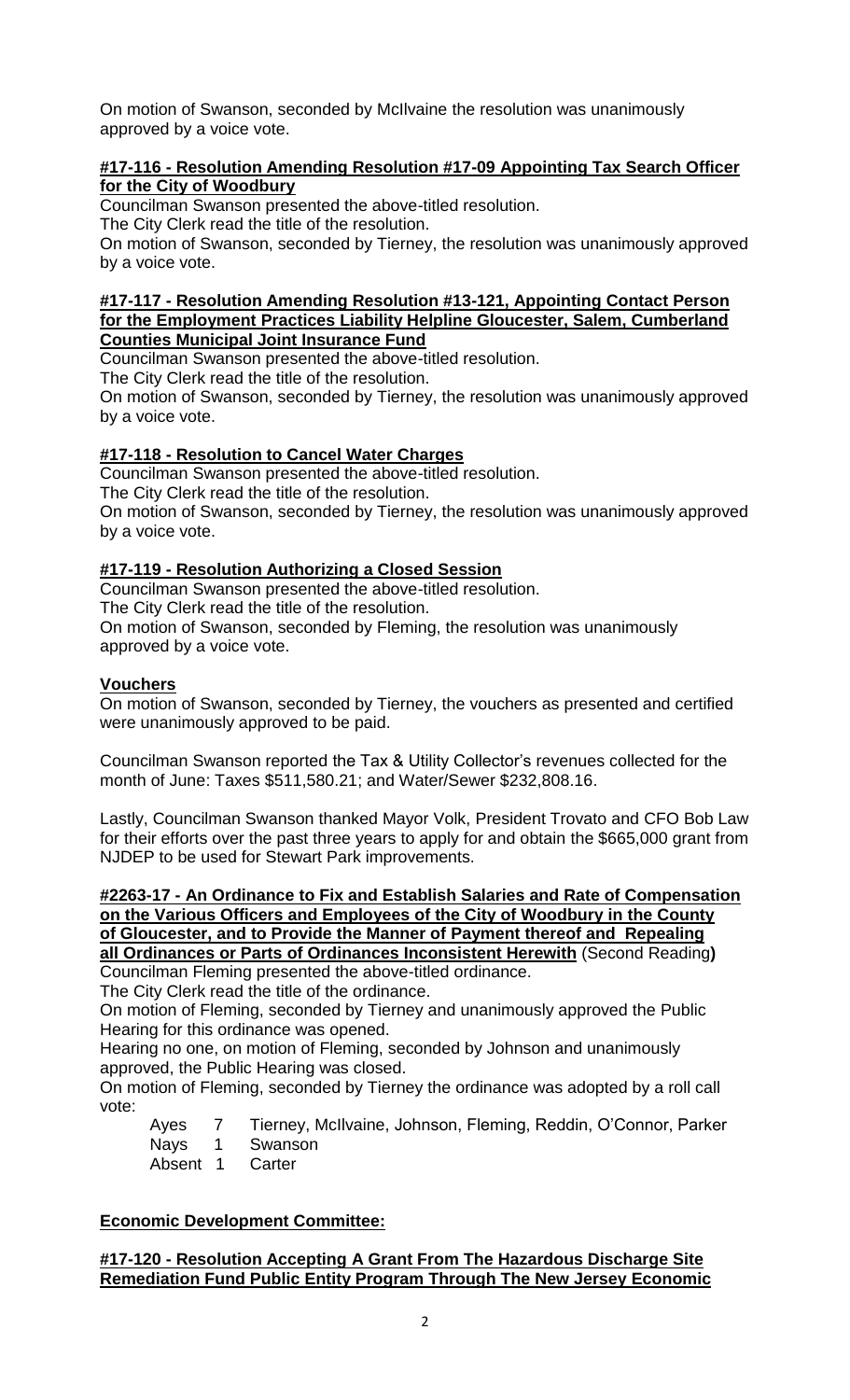# **Development Authority and The New Jersey Department Of Environmental Protection**

Councilman McIlvaine presented the above-titled resolution. The City Clerk read the title of the resolution. On motion of McIlvaine, seconded by Johnson, the resolution was unanimously approved by a voice vote.

# **Public Works Committee:**

# **#17-121 - Resolution Authorizing Change Order No. 1 for the FY2016 NJDOT Local Aid Project Tatum Street Milling & Overlay**

Councilman McIlvaine presented the above-titled resolution.

The City Clerk read the title of the resolution.

On motion of McIlvaine, seconded by Johnson, the resolution was approved by a voice vote. Swanson voted "Nay" on the motion; all others voted in favor.

## **#17-122 - Resolution Authorizing Change Order No. 1 for the Freightliner Hook-Lift Container Truck**

Councilman McIlvaine presented the above-titled resolution. The City Clerk read the title of the resolution. On motion of McIlvaine, seconded by Johnson, the resolution was unanimously approved by a voice vote.

# **Other Committee Reports:**

Councilman Fleming advised that the Public Safety Committee will be meeting next week with a company that provides surveillance cameras to look at possible locations on Broad Street and behind City Hall. Also, on July 20 he will be meeting Remington & Vernick Engineers to review the plans for our water filtration system.

Councilman Reddin advised that the Green Team met on July 10 and they are looking for volunteers for Make a Difference Day on October 28.

# **Department Heads' Announcements**

Economic Development Director Randi Woerner reported on July 6 she met with Lynn DiPietropolo the new Superintendent of Schools to show her around the City and get to know her.

Library Director Michelle Yeager reported they are conducting a survey to gauge our community's priorities, to develop a strategic plan for better serving our clients. She also advised that our Municipal Alliance grant is funding distribution of free books and the Art in the Street Program. Michelle encouraged everyone to check out the Library website for the schedule of summer events.

# **Open to the Public**

On motion of Johnson, seconded by Tierney and unanimously approved, the Regular Order of Business was suspended and the floor was opened to the Public.

Deon Smith, 66 Curtis Ave, complained to Council that staff and clients of Avenues to Independent Living, a business on his block, disregard the parking regulations and block the street and at times even block his driveway. He is requesting that the Police make more frequent patrols to monitor this activity. He is a veteran, a taxpayer and a voter and is asking Council for help. Additionally, Mr. Smith also had concerns regarding two vacant/abandoned properties on his block; 71 Curtis is owned by the City and has not been mowed over a year, and 69 Curtis is long abandoned and has rodents and high weeds. They both are eyesores and bringing down that neighborhood. He also complained that some neighbors put out their trash on the wrong day. Mr. Carew introduced himself and advised that he will follow up with this situation. On a positive note, Mr. Smith said that during a recent family tragedy a WPD officer responded to his home, and the officer was very helpful and compassionate. He thanks us for that.